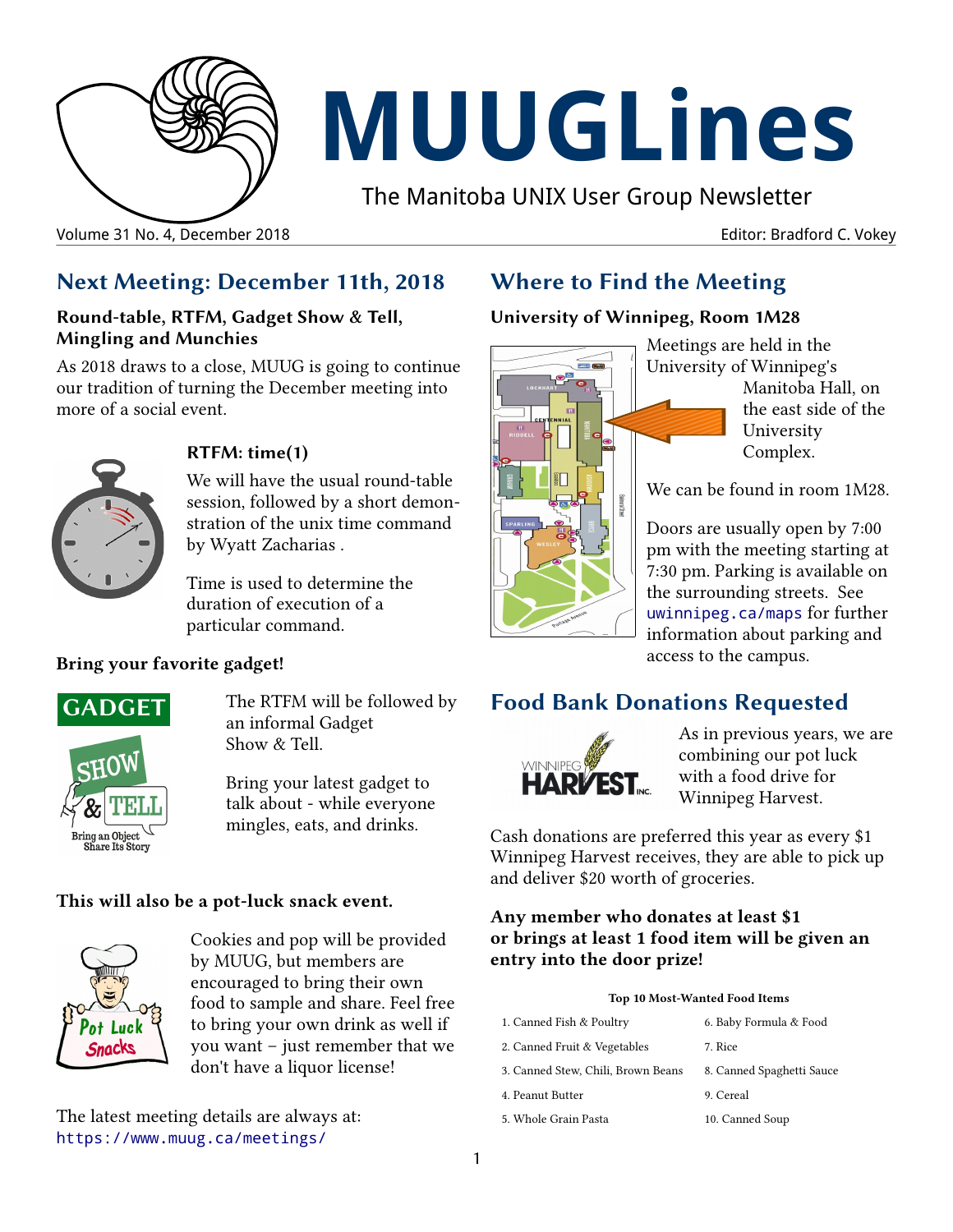## **Meet Your New Board**

The MUUG Board for the 2018-2019 year was elected by acclamation at the November general meeting.

#### **Your board now consists of 8 members:**

- 1. Trevor Cordes
- 2. Gilbert Detillieux
- 3. Kevin McGregor
- 4. Katherine Scrupa
- 5. Adam Thompson
- 6. Tyhr Trubiak
- 7. Brad Vokey
- 8. Wyatt Zacharias

A big thank you to all the nominees who let their names stand for election.

## **Board Positions**

Your new board held their first board meeting on November  $13<sup>th</sup>$ , and for the fourth year in a row they elected the same BDFL executive officers for the current year as the previous year.

| President:      | Wyatt Zacharias    |
|-----------------|--------------------|
| Vice-President: | Trevor Cordes      |
| Secretary:      | Gilbert Detillieux |
| Treasurer:      | <b>Brad Vokey</b>  |



The board (re)appointed a banking committee made up of Brad Vokey, Gilbert Detillieux and Kevin McGregor and a server committee made up of Adam Thompson, Katherine Scrupa, and Wyatt Zacharias.

The new board looks forward to serving you over the next year. If you have any questions or requests, feel free to send an email to <br/>board@muug.ca>.

## **December Door Prizes:**

#### **This month, bring a cash donation (or any food item) for Winnipeg Harvest to be eligible for the prize draws.**

Along with our usual e-book give away this month we will also be giving away the printed books:



#### **The Elements of Java Style**

*Publisher: Cambridge University Press Release Date: January 2000 Pages: 142*

*The Elements of Java Style* is a book of rules of programming style in the Java computer language. The book was published by Cambridge University Press in January 2000. The book

provides conventions for formatting, naming, documentation, programming and packaging.

#### **Java in a Nutshell**

*Publisher: O'Reilly Media Release Date: March 1996 Pages: 460*

*Java in a Nutshell* is a complete quick-reference guide to Java, the hot new programming language from Sun Microsystems. This comprehensive volume contains descriptions of all of the classes in the Java 1.0 API, with a definitive listing of all methods and variables. It also contains an



accelerated introduction to Java for C and C++ programmers who want to learn the language fast. Java in a Nutshell introduces the Java programming language and contains many practical examples that show programmers how to write Java applications and applets. It is also an indispensable quick reference designed to wait faithfully by the side of every Java programmer's keyboard. It puts all the information Java programmers need right at their fingertips.

**We may even have a 23" LCD monitor to give away!** Come to the meeting to find out!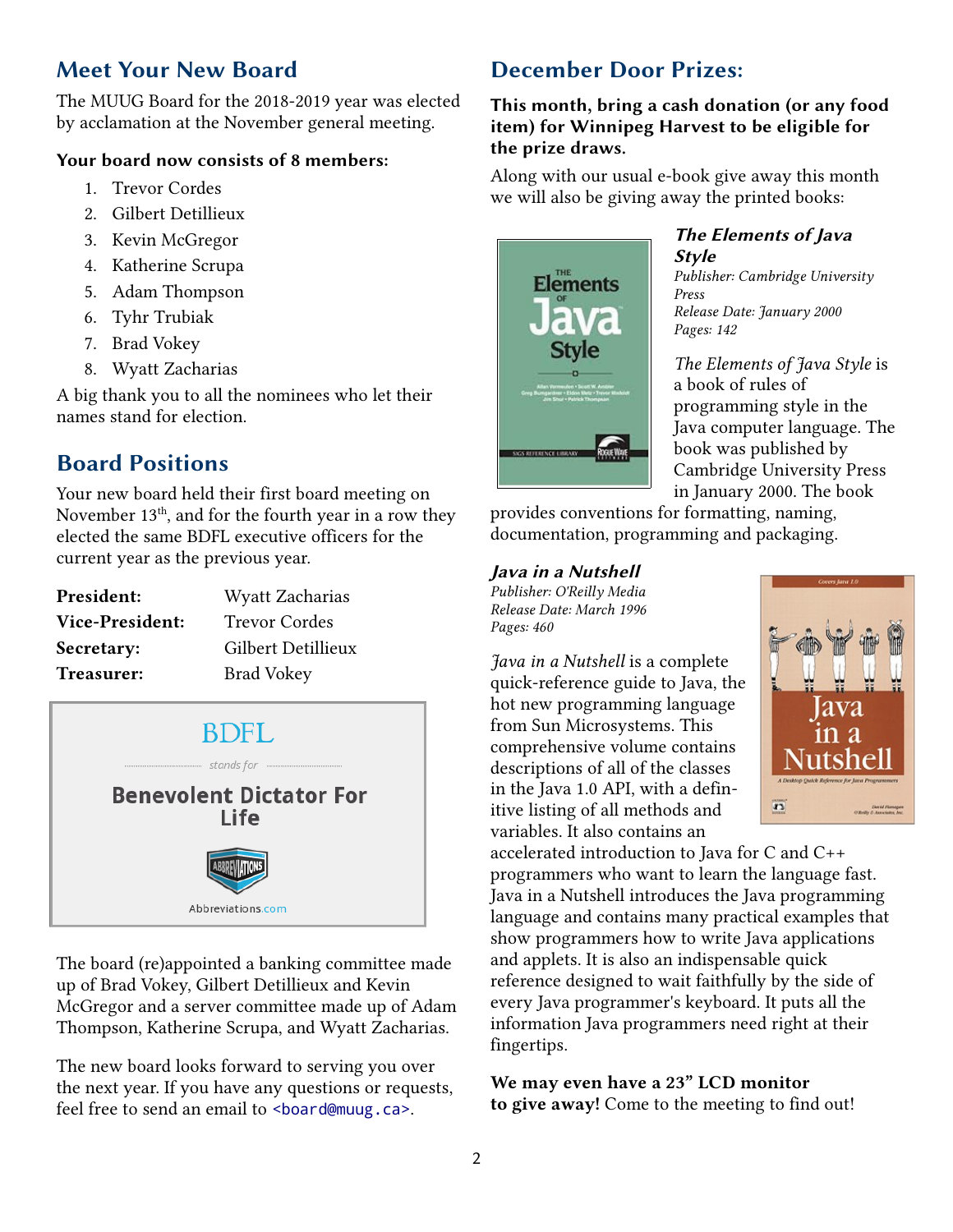## **MUUG Annual Financial Statements**

*By Bradford C. Vokey, MUUG treasurer*



**Assets**

Here are your 2017-2018 annual financial statements.

Our membership continues to be around 50 paying members every year.

Our server and mirror will continue to slowly and carefully deplete our built up surplus to better serve the \*nix community here in Manitoba.

As per our bylaws (11.(h)) *"The books and records of MUUG may be inspected by any member at the Annual Meeting or at any time upon not less than fourteen days notice in writing to the Executive."*

#### **MUUG Balance Sheet**

as at 2018-10-31

| ASSELS                                    |           |
|-------------------------------------------|-----------|
| <b>Bank and Cash Accounts</b>             |           |
| <b>Guaranteed Investment Certificates</b> | 14,263.76 |
| Chequing                                  | 795.01    |
| Cash on Hand                              | 40.00     |
| PayPal Account                            | 210.62    |
| <b>Total Bank and Cash Accounts</b>       | 15,309.39 |
| <b>Other Assets</b>                       |           |
| Computer Equipment (see note 1)           | 979.80    |
| <b>Total Other Assets</b>                 | 979.80    |
|                                           |           |
| <b>Total Assets</b>                       | 16,289.19 |
|                                           |           |
| <b>Liabilities</b>                        |           |
| <b>Prepaid Membership Dues</b>            | 100.00    |
|                                           |           |
| <b>Owed to Members</b>                    |           |
| <b>Trevor Cordes</b>                      | 66.00     |
| <b>Total Owed to Members</b>              | 66.00     |
|                                           |           |
| <b>Total Liabilities</b>                  | 166.00    |
|                                           |           |
| <b>Net Worth</b>                          | 16,123.19 |

#### **MUUG Income and Expenses**

2017-2018 Season (2017-11-01 through 2018-10-31)

| Income                                                                                                         |                               |
|----------------------------------------------------------------------------------------------------------------|-------------------------------|
| <b>Membership Dues</b><br>Current Year (2017/2018)<br>Prevous Year (2016/2017)<br><b>Total Membership Dues</b> | 1,000.00<br>40.00<br>1,040.00 |
| <b>GIC Investment Income</b>                                                                                   | 152.26                        |
| Total Income                                                                                                   | 1,192.26                      |
|                                                                                                                |                               |
| <b>Expenses</b>                                                                                                |                               |
| <b>Advertising &amp; Promotion (see note 1)</b>                                                                | 237.18                        |
| <b>Bank Charges</b>                                                                                            |                               |
| Square                                                                                                         | 4.84                          |
| PayPal                                                                                                         | 10.26                         |
| <b>Bank of Montreal</b>                                                                                        | 30.00                         |
| <b>Total Bank Charges</b>                                                                                      | 45.10                         |
| <b>Computer Equipment</b>                                                                                      |                               |
| Depreciation (see note 2)                                                                                      | 979.79                        |
| Replacement Parts (see note 3)                                                                                 | 446.32                        |
| <b>Total Computer Equipment</b>                                                                                | 1,426.11                      |
| <b>Meeting Expenses</b>                                                                                        |                               |
| Board Meeting Snacks & Drinks                                                                                  | 204.28                        |
| <b>Door Prizes</b>                                                                                             | 83.97                         |
| Regular Meeting Snacks & Drinks                                                                                | 107.13                        |
| Supplies                                                                                                       | 51.92                         |
| <b>Total Meeting Expenses</b>                                                                                  | 447.30                        |
| <b>Newsletter Expenses</b>                                                                                     |                               |
| Postage                                                                                                        | 171.13                        |
| Preparation                                                                                                    | 300.00                        |
| Printing                                                                                                       | 12.64                         |
| <b>Total Newsletter Expenses</b>                                                                               | 483.77                        |
| <b>Other Expenses</b>                                                                                          |                               |
| Other Printing                                                                                                 | 3.45                          |
| <b>Total Other Expenses</b>                                                                                    | 3.45                          |
| <b>Total Expenses</b>                                                                                          | 2,642.91                      |
| <b>Total Deficit</b>                                                                                           | $-1,450.65$                   |

*Note 1: Advertising & Promotion consists of 12 month Pro subscription to Meetup.com (\$179.88 USD). Note 2: Computer equipment has been recorded at a cost of \$4,898.96 and is straight line depreciated at an*

 *expense of \$979.79 per year until 2019. Note 3: Replacement parts consists of: 4 TB WD Red SATA HDD 250 GB Samsung 860 EVO SATA SSD 256 GB Intel 545 SATA SSD*